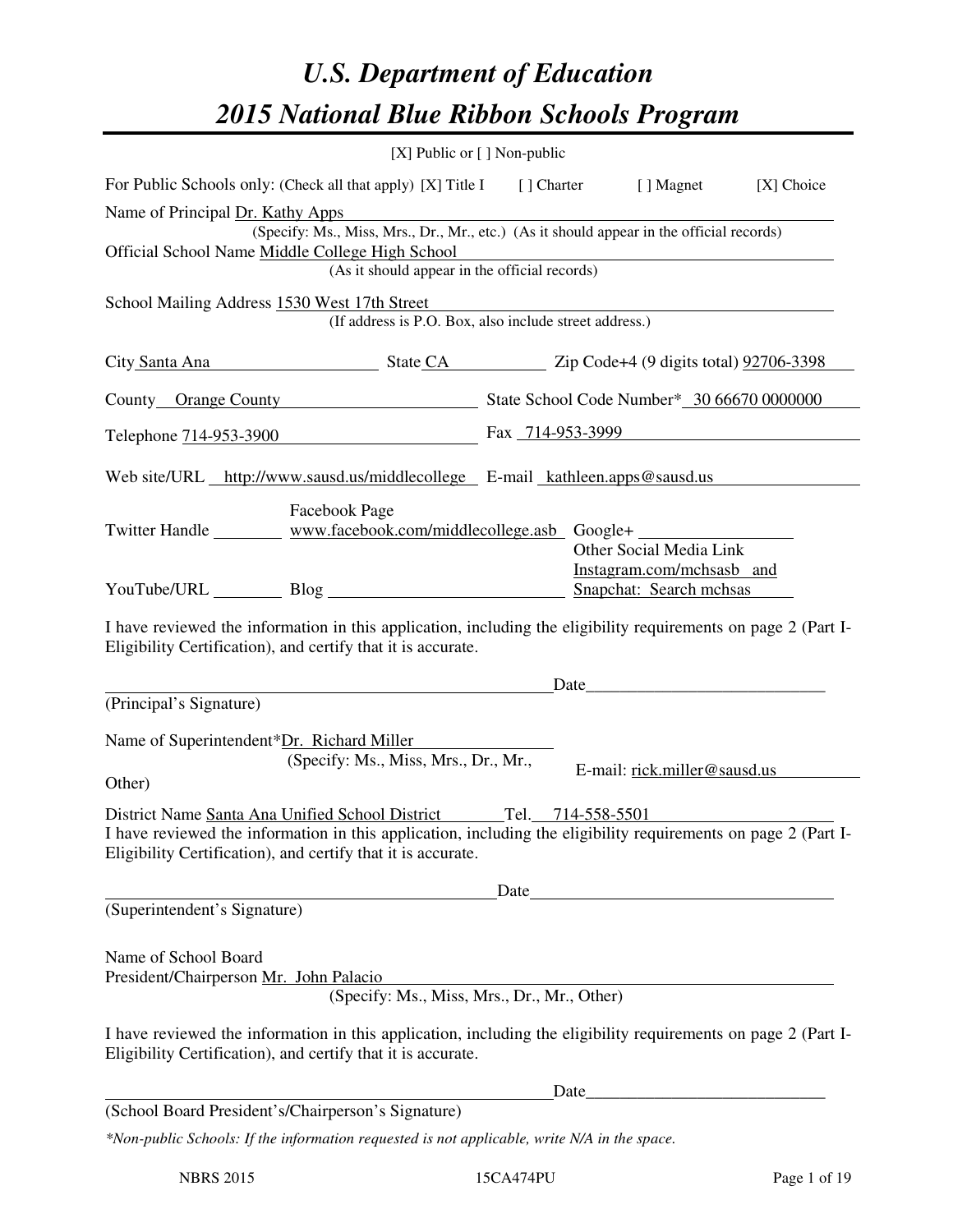#### **Include this page in the school's application as page 2.**

The signatures on the first page of this application (cover page) certify that each of the statements below, concerning the school's eligibility and compliance with U.S. Department of Education and National Blue Ribbon Schools requirements, are true and correct.

- 1. The school configuration includes one or more of grades K-12. (Schools on the same campus with one principal, even a K-12 school, must apply as an entire school.)
- 2. The school has made its Annual Measurable Objectives (AMOs) or Adequate Yearly Progress (AYP) each year for the past two years and has not been identified by the state as "persistently dangerous" within the last two years.
- 3. To meet final eligibility, a public school must meet the state's AMOs or AYP requirements in the 2014-2015 school year and be certified by the state representative. Any status appeals must be resolved at least two weeks before the awards ceremony for the school to receive the award.
- 4. If the school includes grades 7 or higher, the school must have foreign language as a part of its curriculum.
- 5. The school has been in existence for five full years, that is, from at least September 2009 and each tested grade must have been part of the school for the past three years.
- 6. The nominated school has not received the National Blue Ribbon Schools award in the past five years: 2010, 2011, 2012, 2013, or 2014.
- 7. The nominated school has no history of testing irregularities, nor have charges of irregularities been brought against the school at the time of nomination. The U.S. Department of Education reserves the right to disqualify a school's application and/or rescind a school's award if irregularities are later discovered and proven by the state.
- 8. The nominated school or district is not refusing Office of Civil Rights (OCR) access to information necessary to investigate a civil rights complaint or to conduct a district-wide compliance review.
- 9. The OCR has not issued a violation letter of findings to the school district concluding that the nominated school or the district as a whole has violated one or more of the civil rights statutes. A violation letter of findings will not be considered outstanding if OCR has accepted a corrective action plan from the district to remedy the violation.
- 10. The U.S. Department of Justice does not have a pending suit alleging that the nominated school or the school district as a whole has violated one or more of the civil rights statutes or the Constitution's equal protection clause.
- 11. There are no findings of violations of the Individuals with Disabilities Education Act in a U.S. Department of Education monitoring report that apply to the school or school district in question; or if there are such findings, the state or district has corrected, or agreed to correct, the findings.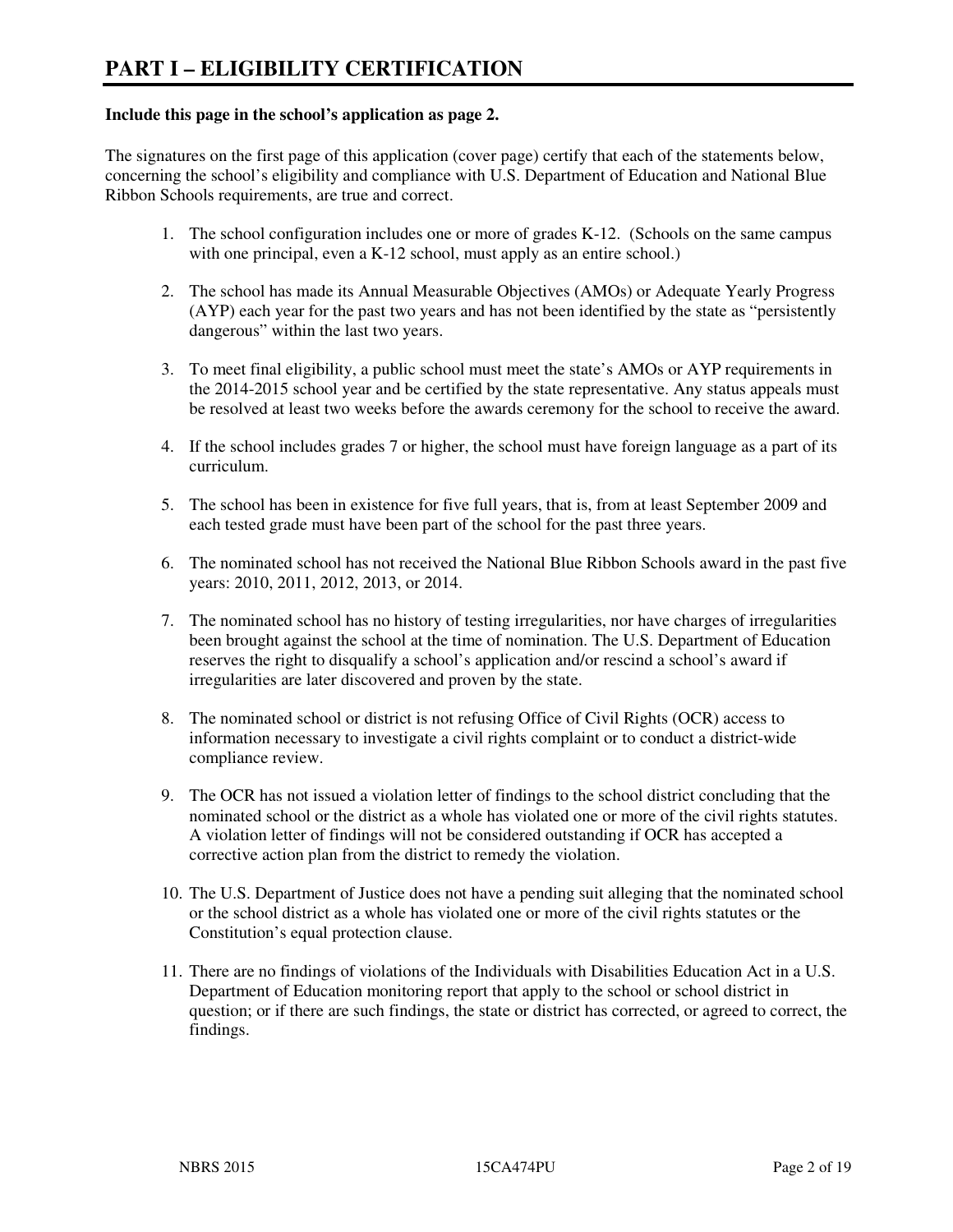# **PART II - DEMOGRAPHIC DATA**

#### **All data are the most recent year available.**

**DISTRICT** (Question 1 is not applicable to non-public schools)

| Number of schools in the district<br>(per district designation): | 36 Elementary schools (includes K-8)<br>9 Middle/Junior high schools |
|------------------------------------------------------------------|----------------------------------------------------------------------|
|                                                                  | 9 High schools<br>$0 K-12$ schools                                   |

54 TOTAL

**SCHOOL** (To be completed by all schools)

- 2. Category that best describes the area where the school is located:
	- [X] Urban or large central city
	- [ ] Suburban with characteristics typical of an urban area
	- [ ] Suburban
	- [ ] Small city or town in a rural area
	- [ ] Rural
- 3. 2 Number of years the principal has been in her/his position at this school.
- 4. Number of students as of October 1 enrolled at each grade level or its equivalent in applying school:

| Grade                           | # of         | # of Females | <b>Grade Total</b> |
|---------------------------------|--------------|--------------|--------------------|
|                                 | <b>Males</b> |              |                    |
| <b>PreK</b>                     | 0            | $\theta$     | $\theta$           |
| K                               | 0            | 0            | 0                  |
| 1                               | 0            | 0            | 0                  |
| $\mathbf{2}$                    | 0            | 0            | 0                  |
| 3                               | 0            | 0            | 0                  |
| 4                               | 0            | 0            | 0                  |
| 5                               | 0            | 0            | $\theta$           |
| 6                               | 0            | 0            | 0                  |
| 7                               | 0            | 0            | 0                  |
| 8                               | 0            | 0            | 0                  |
| 9                               | 45           | 43           | 88                 |
| 10                              | 30           | 51           | 81                 |
| 11                              | 34           | 45           | 79                 |
| 12                              | 31           | 48           | 79                 |
| <b>Total</b><br><b>Students</b> | 140          | 187          | 327                |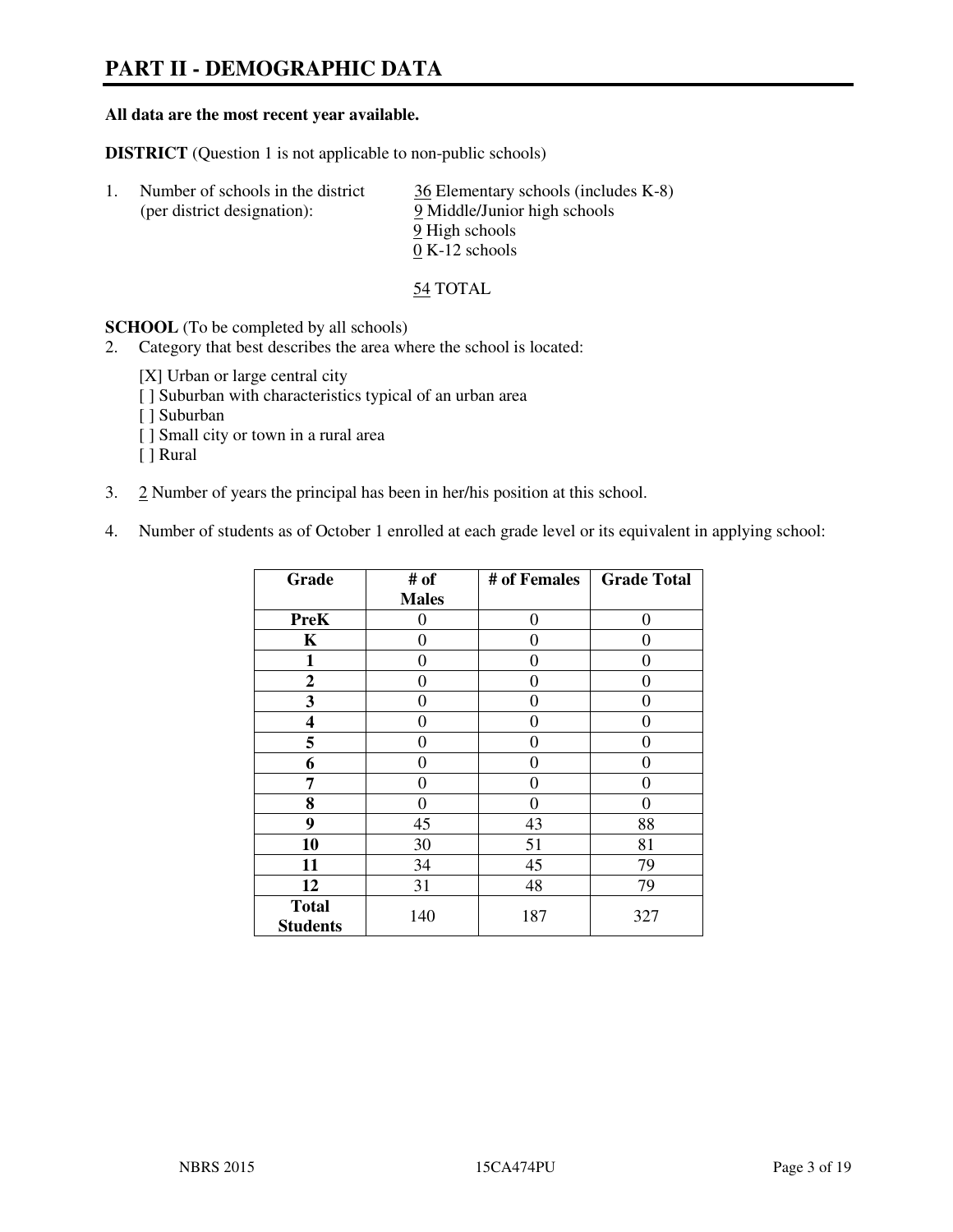the school: 1 % Asian

5. Racial/ethnic composition of  $0\%$  American Indian or Alaska Native 0 % Black or African American 97 % Hispanic or Latino 0 % Native Hawaiian or Other Pacific Islander 1 % White 0 % Two or more races **100 % Total** 

(Only these seven standard categories should be used to report the racial/ethnic composition of your school. The Final Guidance on Maintaining, Collecting, and Reporting Racial and Ethnic Data to the U.S. Department of Education published in the October 19, 2007 *Federal Register* provides definitions for each of the seven categories.)

6. Student turnover, or mobility rate, during the 2013 - 2014 year: 1%

This rate should be calculated using the grid below. The answer to (6) is the mobility rate.

| <b>Steps For Determining Mobility Rate</b>         | Answer |
|----------------------------------------------------|--------|
| $(1)$ Number of students who transferred to        |        |
| the school after October 1, 2013 until the         |        |
| end of the school year                             |        |
| (2) Number of students who transferred             |        |
| <i>from</i> the school after October 1, 2013 until | 3      |
| the end of the school year                         |        |
| (3) Total of all transferred students [sum of      | 3      |
| rows $(1)$ and $(2)$ ]                             |        |
| (4) Total number of students in the school as      | 319    |
| of October 1                                       |        |
| $(5)$ Total transferred students in row $(3)$      |        |
| divided by total students in row (4)               | 0.009  |
| $(6)$ Amount in row $(5)$ multiplied by 100        |        |

7. English Language Learners (ELL) in the school: 0 %

0 Total number ELL

Number of non-English languages represented: 3 Specify non-English languages: Spanish, Khmer, and Vietnamese

8. Students eligible for free/reduced-priced meals:  $91\%$ Total number students who qualify: 298

# **Information for Public Schools Only - Data Provided by the State**

The state has reported that 85 % of the students enrolled in this school are from low income or disadvantaged families based on the following subgroup(s): Students eligible for free/reduced-priced meals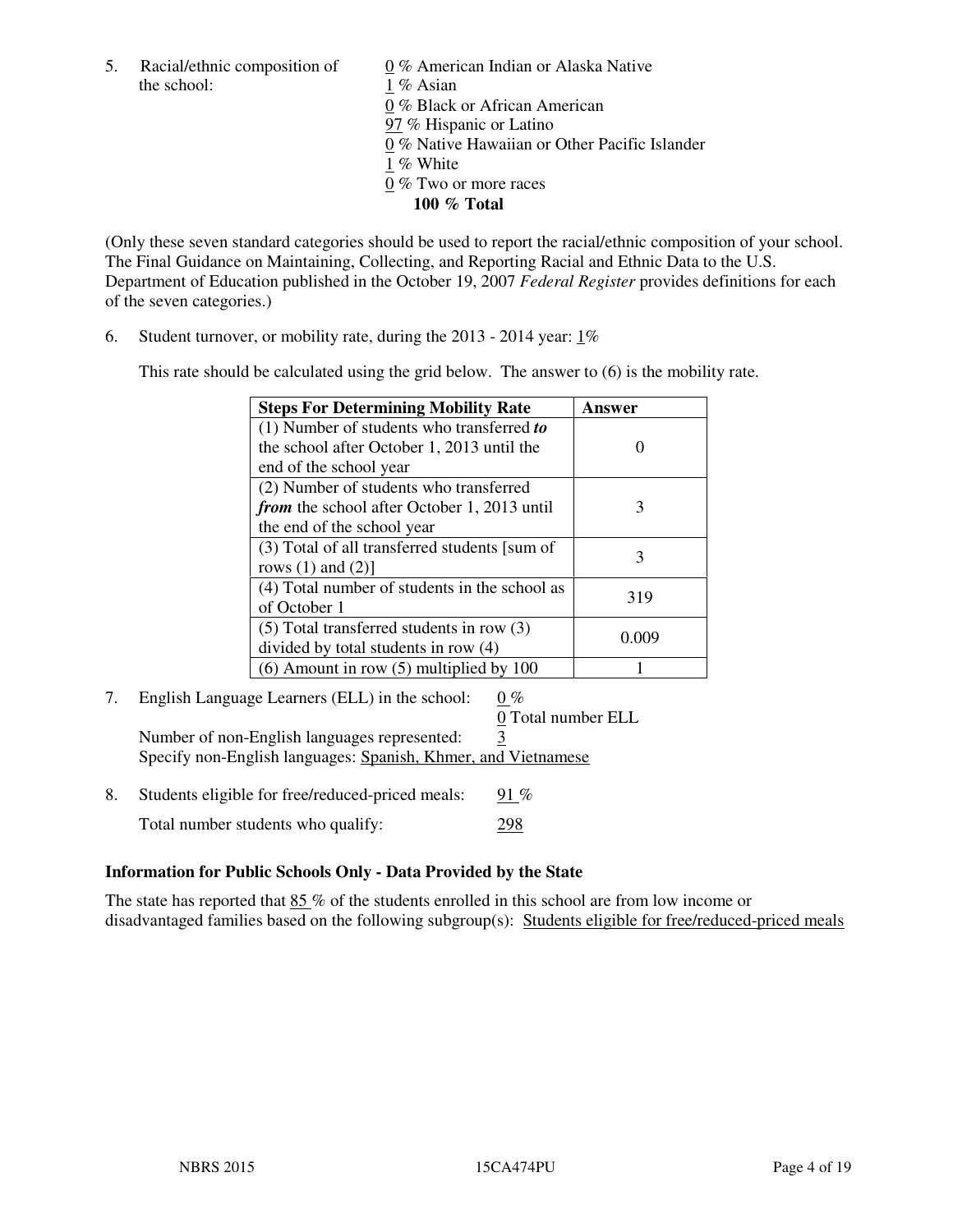2 Total number of students served

Indicate below the number of students with disabilities according to conditions designated in the Individuals with Disabilities Education Act. Do not add additional categories.

| 1 Autism                           | $Q$ Orthopedic Impairment               |
|------------------------------------|-----------------------------------------|
| 0 Deafness                         | 1 Other Health Impaired                 |
| 0 Deaf-Blindness                   | 0 Specific Learning Disability          |
| 0 Emotional Disturbance            | 0 Speech or Language Impairment         |
| $\underline{0}$ Hearing Impairment | 0 Traumatic Brain Injury                |
| 0 Mental Retardation               | 0 Visual Impairment Including Blindness |
| 0 Multiple Disabilities            | 0 Developmentally Delayed               |
|                                    |                                         |

10. Use Full-Time Equivalents (FTEs), rounded to nearest whole numeral, to indicate the number of personnel in each of the categories below:

|                                       | <b>Number of Staff</b> |
|---------------------------------------|------------------------|
| Administrators                        |                        |
| Classroom teachers                    | 13                     |
| Resource teachers/specialists         |                        |
| e.g., reading, math, science, special |                        |
| education, enrichment, technology,    |                        |
| art, music, physical education, etc.  |                        |
| Paraprofessionals                     |                        |
| Student support personnel             |                        |
| e.g., guidance counselors, behavior   |                        |
| interventionists, mental/physical     |                        |
| health service providers,             |                        |
| psychologists, family engagement      |                        |
| liaisons, career/college attainment   |                        |
| coaches, etc.                         |                        |
|                                       |                        |

11. Average student-classroom teacher ratio, that is, the number of students in the school divided by the FTE of classroom teachers, e.g.,  $22:1$   $25:1$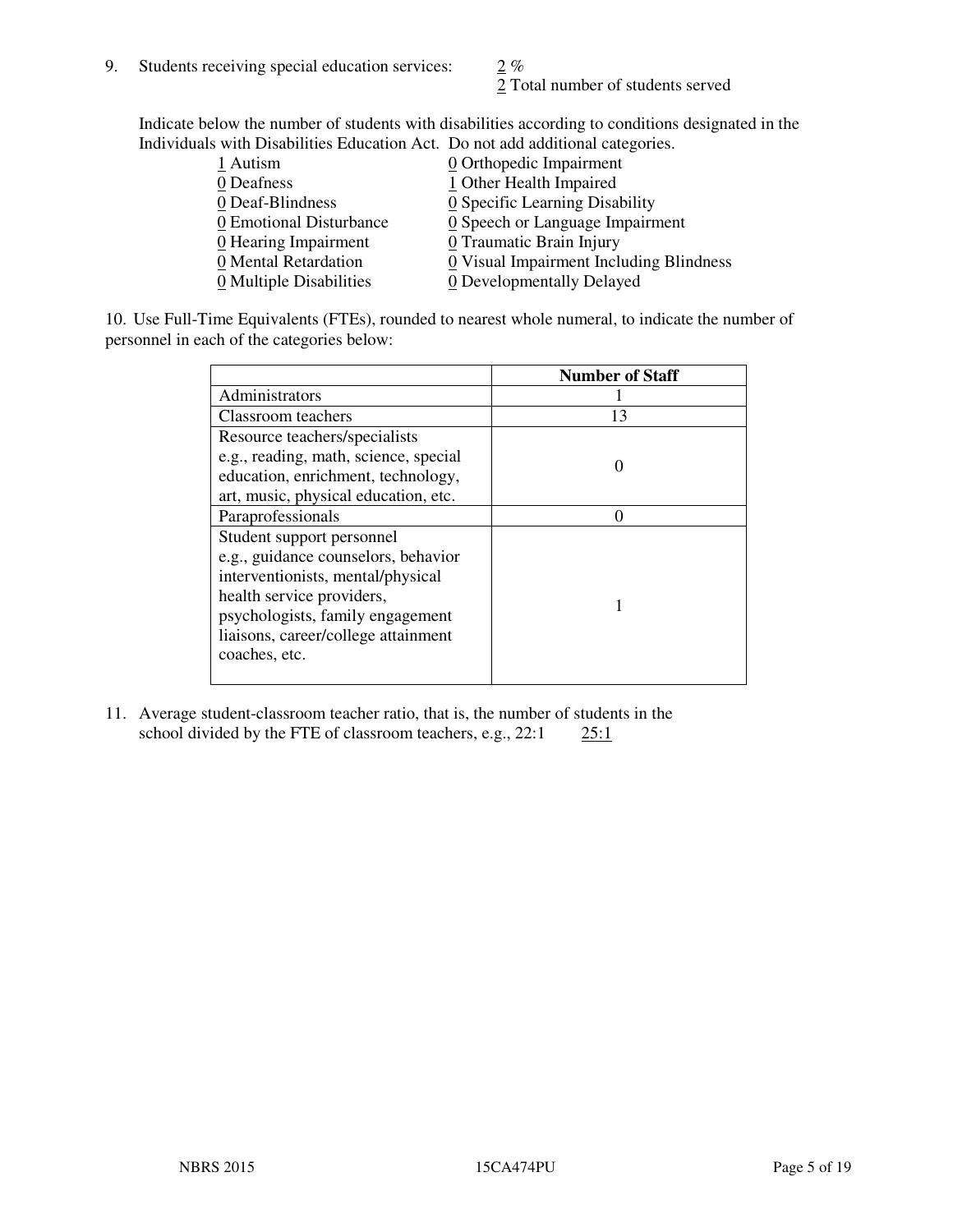12. Show daily student attendance rates. Only high schools need to supply yearly graduation rates.

| <b>Required Information</b> | 2013-2014 | 2012-2013 | 2011-2012 | 2010-2011 | 2009-2010 |
|-----------------------------|-----------|-----------|-----------|-----------|-----------|
| Daily student attendance    | 99%       | 99%       | 98%       | 98%       | 98%       |
| High school graduation rate | $00\%$    | 99%       | 99%       | 100%      | 97%       |

#### 13. **For schools ending in grade 12 (high schools)**

Show percentages to indicate the post-secondary status of students who graduated in Spring 2014

| <b>Post-Secondary Status</b>                  |                |
|-----------------------------------------------|----------------|
| Graduating class size                         | 74             |
| Enrolled in a 4-year college or university    | 61\%           |
| Enrolled in a community college               | 31%            |
| Enrolled in career/technical training program | $1\%$          |
| Found employment                              | 10%            |
| Joined the military or other public service   | 7%             |
| Other                                         | $\overline{O}$ |

14. Indicate whether your school has previously received a National Blue Ribbon Schools award. Yes X No

If yes, select the year in which your school received the award. 2009

15. Please summarize your school mission in 25 words or less: Provide an academically rigorous and safe learning environment that prepares students for success in high school, higher education, and participation in a global society.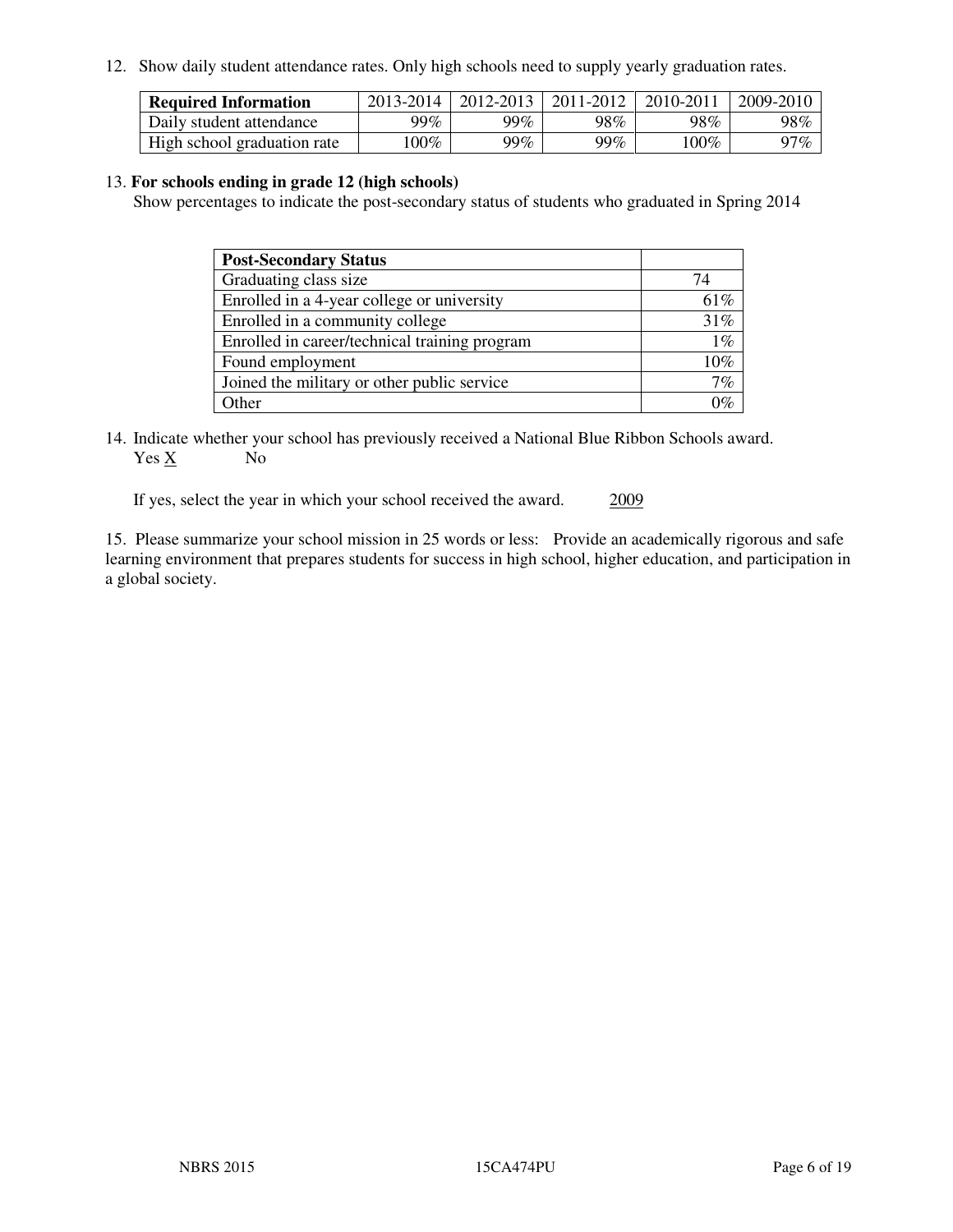# **PART III – SUMMARY**

Middle College High School (MCHS), located on the Santa Ana College (SAC) campus, is a collaborative partnership between Santa Ana Unified School District (SAUSD) and Santa Ana College. As an "early college" high school, MCHS provides opportunity for students to be dually enrolled in high school and community college classes; thus, preparing and supporting them in college readiness while still in high school. We currently serve 328 students in grades 9-12. Our student population is comprised of primarily of Hispanic (97.25%) students. The majority (91%) of our students qualify and participate in the National School Lunch Program and receive free or reduced lunch.

Middle College High School opened its doors in 1997. Our mission is to provide a supportive, academically and challenging environment for under-served youth with potential that leads not only to a robust high school education, but also to independence and success in college and in our global society. We are a small learning community that strives for excellence of all of its members. Through a strong academic focus and extensive student support, MCHS students will complete a minimum of 30 transferable college units and apply to four year universities by the end of their senior year.

Several factors are integral to the success of MCHS students. First is the design of the small learning community that allows our dedicated teachers to teach and support student learning with laser-like focus. The AVID (Advancement Via Individual Determination) Program is the backbone of student support and success in preparing for college and career. Our participation in the Santa Ana Partnership with two local universities and SAC has guided us in developing counseling practices that provide highly-personalized guidance for our students. These factors have led to a growing number of seniors who are graduating from high school with their Associate of Arts degree from SAC and matriculating into universities. Most significantly, between 2011 and 2014 there was a 41% increase in seniors who earned their AA degree upon high school graduation. In 2014, we also saw the largest percentage (61%) yet of seniors going on to fouryear universities.

In addition to academics, MCHS is dedicated to helping students develop in all aspects of their lives. Our students participate in a range of MCHS and SAC clubs and activities. Service learning, community volunteerism and leadership activities reinforce our students' abilities to apply academic skills and concepts in life experiences. Student activities include ASB, school dances, lunch time activities, and class competitions to bring our students together in a fun and positive manner.

Parents also play a significant role in our school community. Parent leaders participate in School Site Council and the PTA in an effort to work with MCHS staff to provide community resources for their children. Monthly parent meetings are well-attended and focus on student support and college information themes. The meetings inform and engage parents in their child's educational plan.

Prior to the implementation of Common Core State Standards in 2012 (for which we wait to see the first measurable results in summer 2014), the strong focus on state standards based instruction and assessment resulted a significant increase in our Academic Performance Index (API) from 728 in 2003 to 905 in 2013, a gain of 177 points. In addition, we have celebrated a 100% pass rate on the California High School Exit Exam for the past nine years, with the majority of our students exceeding the proficiency level each year. MCHS has had steady graduation rates ranging between 97% to 100% over the past several years – a litmus test of our support to our students and instilling in them the persistency and grit needed to achieve college and career goals. This data also demonstrates that our efforts are closing the achievement gap for our students and are helping to provide access to higher level learning in high school and college As a result of our growing success, we have had more students express their desire to attend MCHS. In an effort to provide equal access to our school, we have implemented a lottery system and our first lottery freshmen class entered in the fall of 2014. To be eligible for the lottery, students meet GPA and achievement test criteria that demonstrates that they are in the academic middle.

The Middle College High School community at Santa Ana College is proud of our academic accomplishments. Our most recent recognitions have been the California Distinguished School (2009 and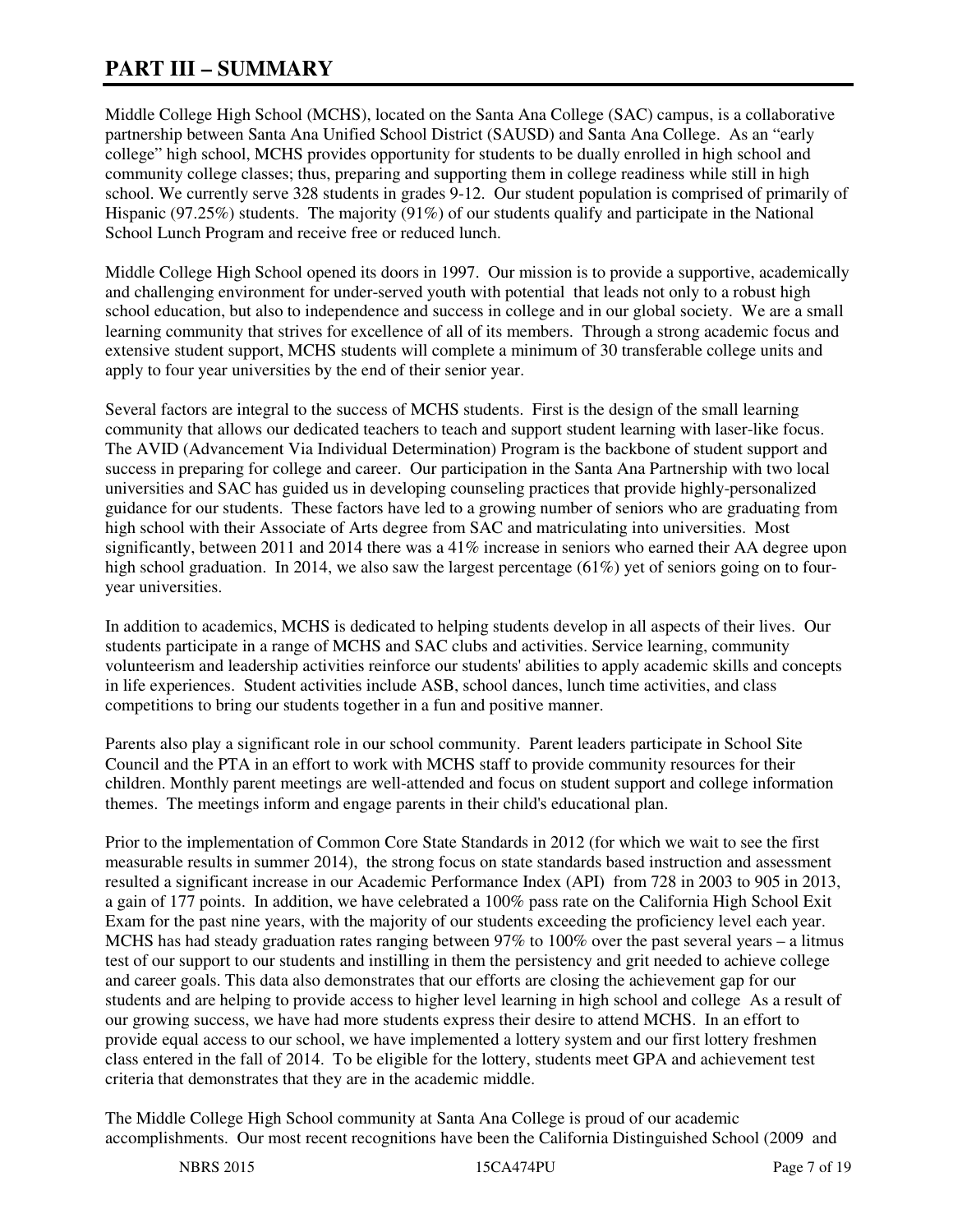2013), and the National Blue Ribbon School (2009) award for our work in closing the achievement gap. Earning a National Blue Ribbon recognition in 2009 was an enormous accomplishment that was celebrated throughout the Santa Ana community. It established our relatively unknown school as one that takes seriously the business of successfully preparing students for college and career and has opened many doors of partnership opportunities for our school and students.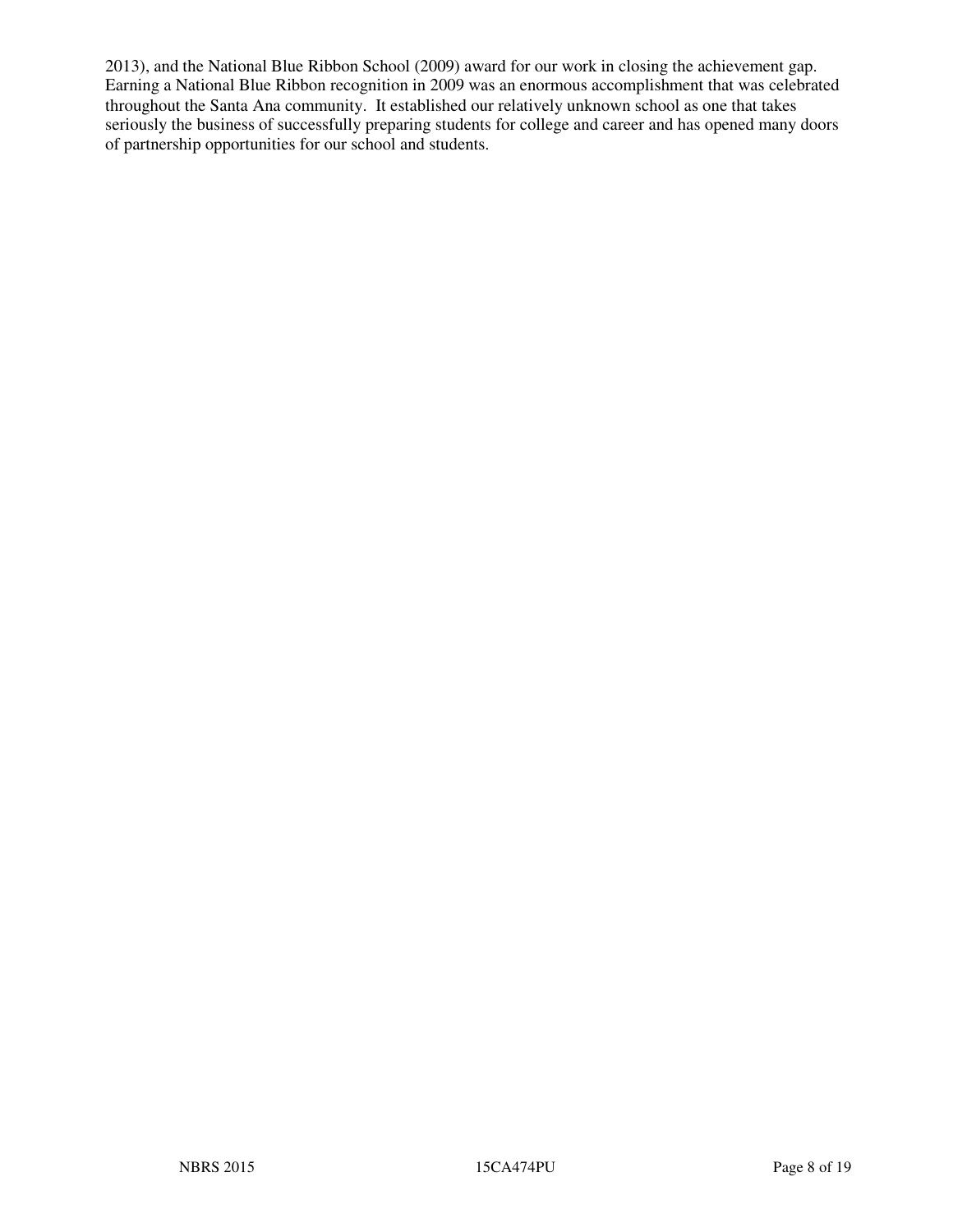# **1. Core Curriculum:**

At MCHS, students are dually enrolled in both high school and SAC courses to build their academic competencies to meet college and career readiness standards. High school curriculum is selected and designed with the implementation of the Common Core State Standards and content standards. These standards also provide the vehicle used to accomplish our school's mission, vision and Student Learner Outcomes. To prepare students for the College and Career Readiness Standards, students engage in critical reading of complex texts across the disciplines, data analysis and synthesis of information, and development of competencies in literacy and numeracy. High school and college coursework ensure that all MCHS students meet all of the University of California" a-g" requirements. Students meet individually with our high school and college counselors to develop their Education Plan, a road map of the high school and college courses requisite to complete the high school diploma and the general education requirements needed to earn an Associate's Degree upon graduation from high school.

MCHS follows this curricular approach to adhere to the philosophy of the Early College model, which aims to meet the needs of students who are characterized as "at risk" and in the "academic middle." All students are enrolled in English, math, social science, science, and AVID. In English, students develop core skills that include: critical reading of complex texts; writing compositions in multiple domains to synthesize information; and participating in academic discourse to develop listening and speaking skills required in academic and workplace environments. In math, students develop computational and conceptual skills, problem-solving, and real-world applications. Students transfer these foundational skills to other mathrelated coursework such as Chemistry, Physics, and higher level math courses at the college. In science, students develop critical thinking skills that enable them to evaluate complex scientific texts, engage in the scientific method to perform experiments in the lab, and generate reports using discipline-specific vocabulary to analyze and report their results. In social studies/history, students use critical reading skills to analyze and evaluate primary and secondary documents; write argumentative essays to document-based questions; and examine different historical points-of-view to assess authors' claims, reasoning, and use of evidence. Core content teachers utilize Common Core Units of Study designed by the school district which center their lessons around Big Ideas and Essential Questions to connect the overall meaning of a lesson to a deeper conceptual understanding.

To support the students who are performing below grade level in English Language Arts and math, students are provided targeted instruction in class in small groups or one-on-one instruction with the teacher. In AVID, our support class, college tutors are also utilized to assist students struggling with their high school and college work by engaging them in tutorials. Scheduled after school tutoring is provided each day in all content areas. Students also utilize the college's math tutoring services on campus. In addition, students who are performing above grade level can extend themselves through enrolling in challenging college courses at the honors level at Santa Ana College. At the high school, most teachers have been trained in and use differentiation techniques to meet the needs of students who are academically gifted and talented. These techniques of acceleration, novelty, depth, and complexity facilitate students' higher order thinking and problem solving skills in their innate quest for deeper understanding of content, having, as well, the "spillover effect" on all students in the classroom, elevating everyone's learning levels.

In order to connect classroom learning to career exploration, students have attended field trips to places like AT&T, University of California Irvine School of Law and San Diego Wild Animal Park zoology laboratories. Teachers also bring in guest speakers from industries such as Edwards Scientific, XCOR Jet Propulsion, and Junior Achievement. In their college courses, students have also explored careers through hands-on learning. For example, one MCHS student has earned a position on the Santa Ana College newspaper while another earned a position as a news anchor on the college's news program. Summer internships such as working in the Orange County District Attorney's office or in the science labs at UCI are promoted through classrooms throughout the year.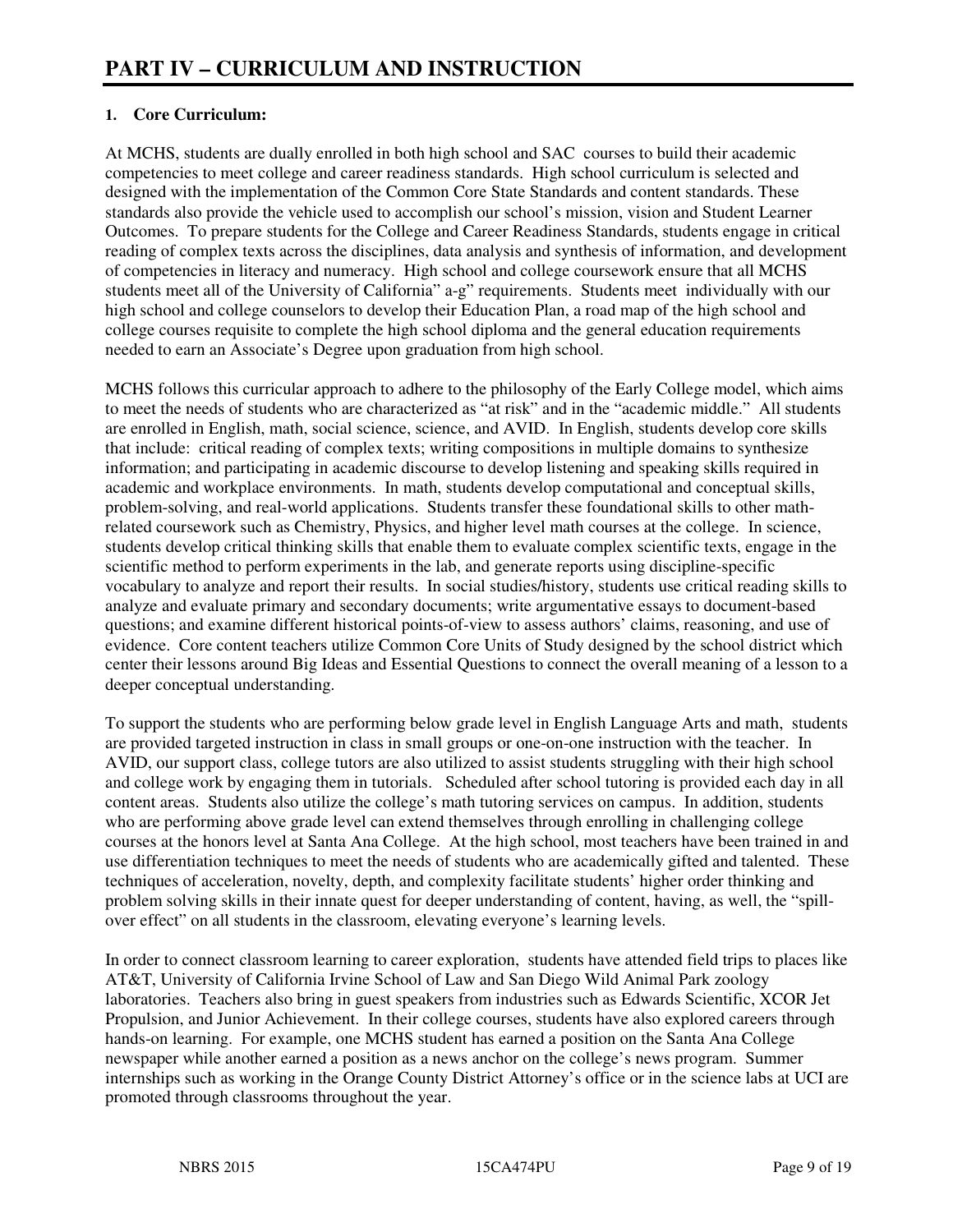#### **2. Other Curriculum Areas:**

In addition to our core content areas, MCHS students have access to other curricular areas through Santa Ana College. These areas include: visual and performing arts, foreign languages, technology, and physical education/health/nutrition. Students work with the college counselor to map out their sequences of courses in these areas, based on their interest.

In the 9th grade, students take business application courses such as Microsoft Publisher, and Microsoft Office. These courses provide students with 21st century skills they'll need to perform in college and career; in particular, they learn to use multimedia applications, become proficient in word processing to format and produce a variety of documents, and collaborate effectively to communicate information.

In the 10th grade, students take their foreign language courses and/or visual and performing arts at SAC. Students can choose from: Spanish, French, Japanese, Vietnamese, and American Sign Language. These courses provide students with literacy skills for our global society. Students can choose from the following VAPA courses: Art, Music, Dance, Theater Arts, and Photography. These courses cultivate students' creativity and appreciation for the arts.

In 11th and 12th grade, students take more specific advanced college coursework including Mathematics, Science, Communications, Political Science, Economics, History, English, Sociology, Psychology, and other humanities courses. These courses enable students to complete their general education requirements needed to earn an AA degree in liberal studies. These courses push students to read college-level texts and write compositions employing the skills and competencies expected at the college level. Students are learning to interact with college peers, communicate with college instructors, and participate in class discussions on a level that will be expected of them at the university or workplace. Students develop interpersonal skills and scholastic habits of mind that will empower them to succeed in their college and career pathways.

Physical education is also required at the high school in grades 9-10. In P.E., students learn how to maintain a healthy lifestyle by understanding the relationship between nutrition and fitness. Beyond their 10th grade year, all students have the opportunity to take physical education, health, and nutrition classes at SAC

The other electives at MCHS include Reading, Drama, and Leadership. The 9th grade Reading elective supports the CCSS ELA standards. Students gain proficiency in critical reading, literary analysis, writing, and listening/speaking skills through literary discussions. Students read high-interest young adult fiction to complement the English courses and nurture a love of literature and reading. The 9th grade Drama elective also supports the CCSS ELA standards by providing students with opportunities to build their confidence, develop their voice and cultivate an appreciation of literature through dramatic performances. 9th graders can take a Leadership class. They study the habits of effective people, while learning to plan and host extracurricular events such as school dances, pep rallies, community service learning projects, and assemblies. They also apply financial literacy skills by creating budgets and hosting fundraisers. 10th, 11th, and 12th graders can enroll in the ASB Leadership class where they engage in learning about democracy and leadership by representing students' interests in planning school activities, events and fundraisers.

In addition to the core and elective curricula at MCHS, Advancement Via Individual Determination (AVID) is our critical support mechanism for all students. AVID is a college preparatory and career awareness program with curriculum that ensures students' academic success students and engages them in career exploration. The AVID curriculum components are the WICOR (Writing, Inquiry, Collaboration, Organization and Reading) strategies and study skills. Scaffolded support for core content learning is provided through highly structured tutorials that are conducted by trained college students and MCHS seniors. Integral to the AVID classroom is college and career exploration. For example, in the freshmen AVID class students investigate career paths in the interactive online career awareness program, Road Trip Nation that takes students on a journey where young people interview adults who have turned their passions into careers. In the AVID class, students also participate in The California College Guidance Initiative, a four-year online program, which provides students with guided lessons to help them explore career options and majors.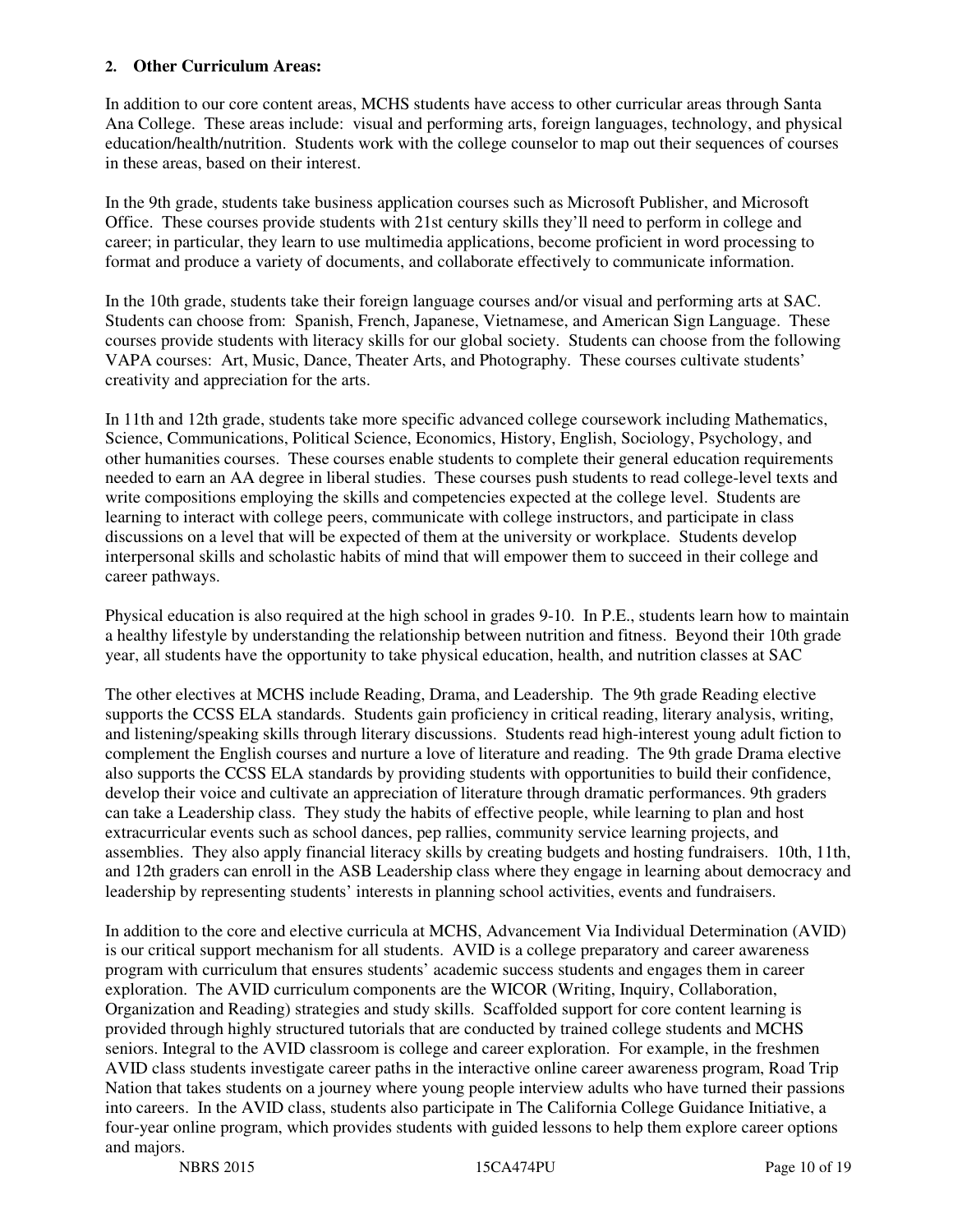#### **3. Instructional Methods and Interventions:**

MCHS teachers utilize data drawn from both formative and summative measures to map their instruction to meet the needs of the diverse learners in their classrooms. Research-based instructional approaches that are used promote students to think deeply about content like a disciplinarian such as scientist, social scientist, writer or mathematician does. 80 minute periods allow teachers to engage students in the learning process using approaches such as Explicit Instruction which is utilized in teaching foundational skills and inductive lessons that employ student-centered inquiry and simulations. Teachers also employ a variety of seating arrangements that include whole group, small group and one-on-one targeted instruction.

Our teachers also differentiate instruction to meet the diverse learning needs of their students based on their readiness, interests and learning styles. Multiple research-based strategies ensure that all students are engaged in the learning process and mastering the skills and concepts within the Common Core curriculum. A key strategy applied in all disciplines is the use of Big Ideas and Essential Questions that anchor students' conceptual understanding and dig into content to find answers. Academic vocabulary; process writing; close reading strategies; and "academic conversations" provide structures for active critical reading and writing, the synthesis of ideas, and development of speaking and listening skills. AVID's Writing, Inquiry, Collaboration, Organization, and Reading (WICOR) strategies are used to scaffold students' higher levels of critical thinking. AVID strategies seen in use in MCHS classrooms include "Say, Mean, Matter", "Think, Pair, Share" and Socratic Seminar. The use of "Depth and Complexity" thinking tools (icons that prompt deeper thought about content) is a strategy to challenge gifted students, but it is utilized with all MCHS students in the classrooms where it is employed. Thinking Maps provide frames that help students generate and extend their critical thought processes. Students are afforded opportunity to explore interests through research projects. Teachers also provide students with a variety of ways to express learning through oral presentations; multimedia projects; senior portfolios; and hands-on lab demonstrations. Technology is used in the classroom to engage students with the use of PowerPoints, YouTube, podcasts, "flipped classroom," Khan Academy, Road Trip Nation, and NSF Science 360. APEX online learning is intervention used to help students recover lost credits or improve low grades in order to be college competitive. Additional interventions include one-on-one after school tutoring with discipline specific teachers and within the AVID classroom with the assistance of college-aged tutors conducting "tutorials."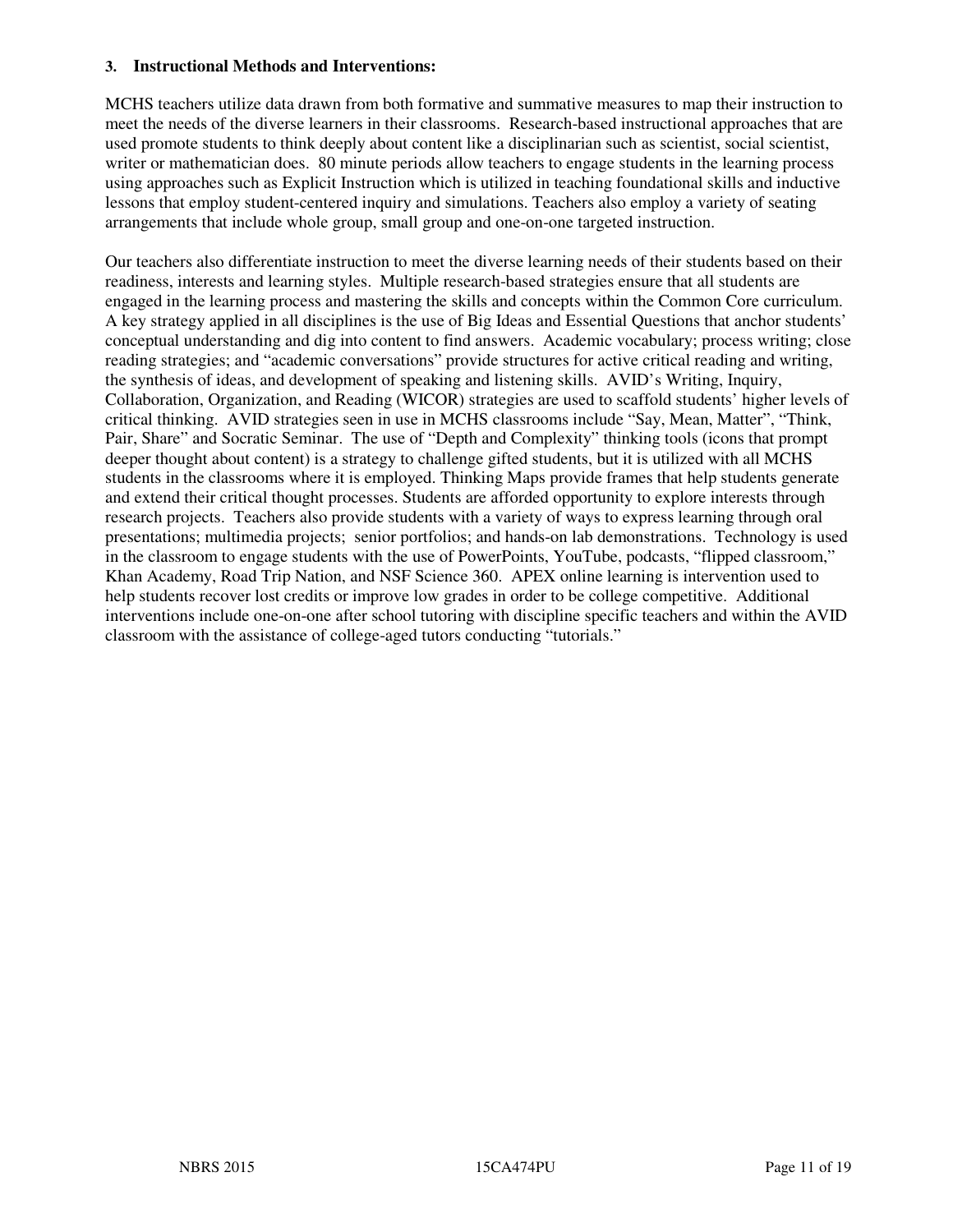## **1. Assessment Results Narrative Summary:**

The assessment data presented in this application represents results over a five year period (2010-2014) of the State of California's High School Exit Exam (CAHSEE). This measure is used to determine schools' growth in and ability to meet the yearly AMO targets within the Academic Yearly Progress (AYP). Scores are reported for Math and English (in the 10th grade year only), in aggregate and in significant subgroups. While students pass this measure with a score of 350, the AYP measure of success is a proficiency score of 380. The results are reported at proficiency rates only.

Overall, Middle College High School's scores demonstrate a high level of proficiency in both math and English among our students. All groups of students far exceeded the AYP targets in Math and English every year. In English and Math except in 2014 in which English missed the 100% target by 2.6%.

In Math and English, when broken down by significant subgroups (10% or more of the total population), the data shows that there was no significant difference between our two largest subgroups (Hispanic and Socially and Economically Disadvantaged students) and all students. All students had significant gains followed by a slight dip in 2014. In looking at the patterns with the subgroups, the Hispanic subgroup had the most noteworthy gain of 45.8% in Math and 36.6% in English in students scoring at the advanced level between 2010 and 2013 with a slight decrease in 2014. The socially and economically subgroup saw a similar pattern.

The substantial gains of all students and subgroup performance is correlated to the use of pre-assessment data to inform both classroom instruction and after-school tutoring. Math and English teachers collaborate in their analysis of the pre-assessment scores and develop differentiated lessons that provide laser-like focus on students' areas of need. The results show not only a decrease in the achievement gap over the years, but in some instances subgroups outperformed all others.

#### **2. Assessment for Instruction and Learning and Sharing Assessment Results:**

Teachers at MCHS use data from both formative and summative assessments to measure student achievement in terms of content mastery and readiness for college and careers. Some examples of formative assessments are: quizzes and tests (mid-chapter, mid-unit), writing process essay drafts, Socratic Seminars, Philosophical Chairs, English portfolios, AVID portfolios, labs, exit slips, and benchmark exams. In the fall of 2014, the District implemented the use of the Measures of Academic Progress (MAP) test to help teachers assess students' skill levels related to the Common Core standards. Teachers will reassess for growth at midyear and end of year. Formative assessments provide MCHS teachers with daily data that concretely shows what students know now and need to know to reach the goals of the unit or course.

Summative assessments are used to determine student mastery after the teaching has been completed. Examples of summative assessments at MCHS include: Senior Exit Portfolios, student work/projects, final exams, speeches, on-demand or final drafts of essays, performances, summative unit tests, and state assessments (such as CAASP, CAHSEE, and the upcoming SBAC). These summative assessments reveal how well MCHS students achieved the goals of the content area units and courses, as well as those goals of associated with the program of the school as a whole.

Teachers at MCHS rely on these results to make important decisions about individual students' academic needs and to make instructional decisions. Teachers review and analyze this data during staff development sessions, in peer collaboration, and individually during lesson planning and preparation. Students and parents can access formative and summative results via student and parent portals that provide online viewing access to teachers' grade books. Summative state test results are mailed in the summer for the prior school year. The principal shares achievement data results with the community through various venues such as evening grade-level parent meetings, principal's coffee chats, and Back-to-School Night.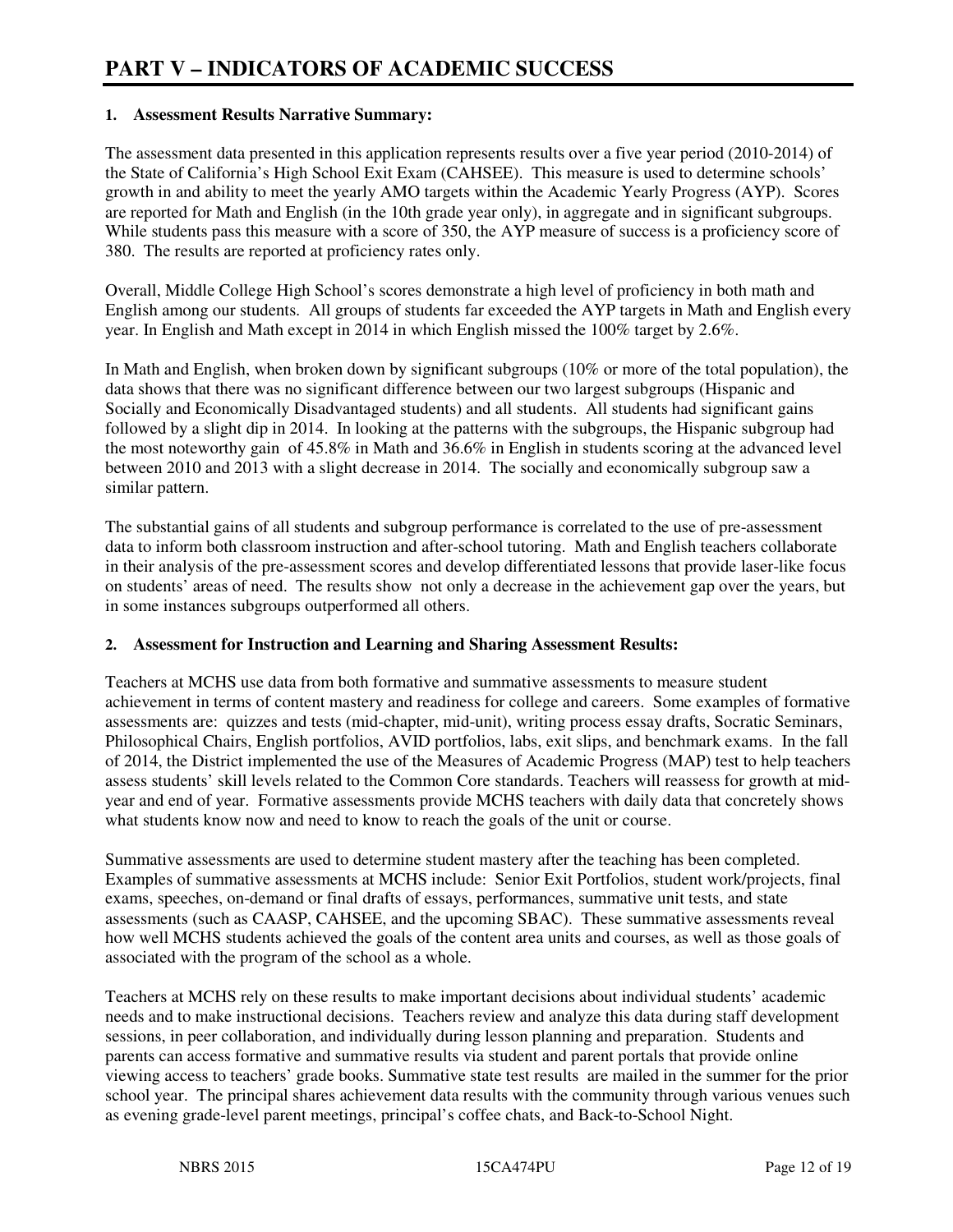# **1. School Climate/Culture**

MCHS engages students beginning with the 9th grade. Freshmen are placed in cohort groups which provide opportunity to smoothly transition to high school with the support of their peers and cadre of core teachers. "Freshmen Fridays" provide the freshmen students the tools to navigate their new high school and college experience in special sessions with their counselors. All students benefit from a vast support system where all students participate in a college culture. This includes the development of students' four year education plans, the involvement in a school-wide AVID program, and access to Santa Ana College support services, after school tutoring, and teacher and counselor support. In addition, MCHS has small class sizes, which allows for personalized instruction and close monitoring of students' academic, physical, mental and emotional well-being. Teachers show concern and reinforce leadership qualities in students by volunteering to advise student created and directed clubs that reflect the diversity of their interests and passions.

Motivation is generated through a variety of activities that include ASB-led spirit weeks, inter-class competitions, dances, and academic recognition assemblies. Class potlucks and a school wide winter holiday celebration bring students together to bond as a close community. Activities extend into evenings and weekend events such as soccer games, campus beautification, fund-raisers for non-profits such as canned food drives, Lymphoma and Leukemia Pennies for Patients, Jeans for Teens, United Way Walk, the local library book drive and volunteering for community events. Motivational assemblies such as Portraits in Passion feature faculty sharing their college journeys.

To support our students' emotional growth, there are formal mechanisms in place. Structures and resources include counseling for academic and emotional support. AVID teachers check the emotional pulse of students with one-on-one interaction. This small learning community and personalized approach to support allows for trusting relationships to be built between the students and staff.

MCHS teachers are highly invested in maintaining a vibrant and dynamic school environment for students and staff. The school community values the expertise and the contributions of staff members in maintaining the culture of high expectations. Trust, respect, and professionalism are manifested formally in our staff meetings and through site-based professional development/collaboration to share best practices with the genuine interest of students' growth as the common denominator. Informally, through everyday connections and conversations, and celebrations of special events, the staff values one another as members of the Middle College High School family.

# **2. Engaging Families and Community**

Integral to the culture of MCHS are our parents and community partners. Our school engages parents as partners in the schooling of their children through a variety of ways. Parents are encouraged to participate in governance groups such as School Site Council and PTSA. Within these groups, parents' input is valued and critical to the decisions made in regards to the teaching and learning that takes place in the classrooms. We also engage parents who want to learn how to navigate the educational system through a series of workshops that are parent-led. Our counselors also conduct evening grade-level parent meetings that provide information about the path towards high school graduation and college entrance. Parents of seniors are encouraged to attend college financial aid workshops conducted by our high school and college counselors. These workshops culminate in "FAFSA Nights". On these evenings, parents are shepherded through the governmental financial aid application with one-on-one assistance by our counselors and financial aid experts from Santa Ana College. Twice yearly, we open our doors for families to come in the evening to visit classrooms and network with other parents at our Back-to-School night in the fall and Open House in the spring. Parents who need deeper understanding of their child's progress can also view their students' grades via the parent portal that provides the capability to view the teacher's grade book and by meeting with their child's teacher.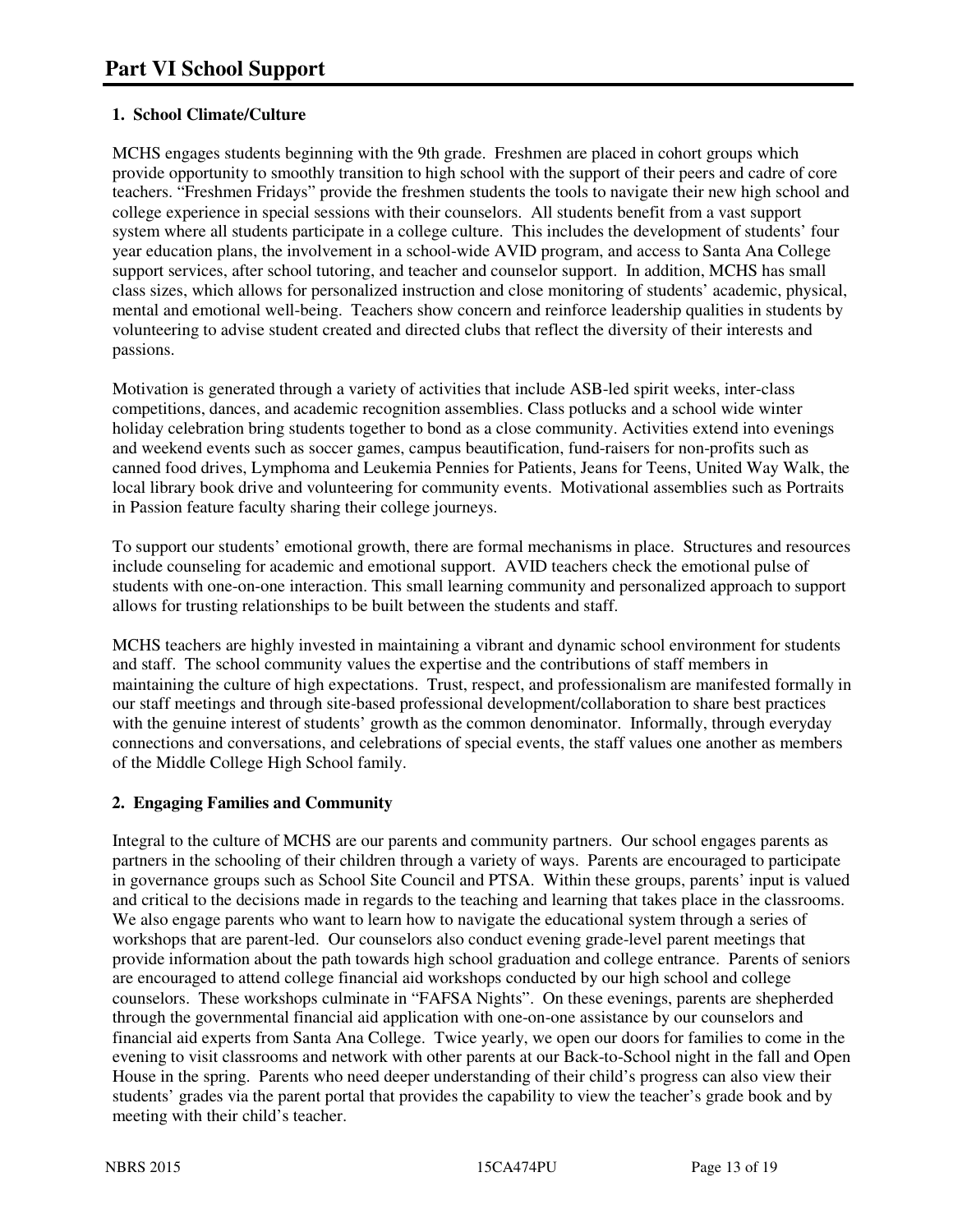Also central to our school's success is our community partnerships. Some of our partnerships include Santa Ana College, United Way of Orange County, Junior Achievement and the University of California School of Law. We work with these organizations to provide extended learning opportunities both on and off our campus. We also invite them to participate in our school culture by asking them to be Principal for a Day or to our many events throughout the year.

## **3. Professional Development**

Professional growth is part and parcel to the continuous cycle of improvement of our school and its professional staff. As a result, teachers take part in professional development in various ways at MCHS. Professional development is conducted monthly with the entire teaching and counseling staff during our Instructional Leadership Team meetings. These meetings focus primarily on teacher collaboration over data in order to inform our program decisions, as well as classroom instruction. These meetings are often teacher-led, using AVID classroom collaboration strategies to analyze data, brainstorm ideas or collectively learn instructional strategies like Thinking Maps or how to utilize technology in their teaching. In addition to ILT meetings, departments meet during the fall in pull-out days to share best practices that department members have learned in off-campus workshops and conferences. For example, this year the English Department shared strategies from the University of California, Irvine Summer and Winter Writing conferences they attend. The Social Studies teachers discussed approaches to teaching students how to write well-thought arguments to document based questions. The impact on the capacity of teachers and the administrator has been beneficial in two ways: the robust sharing of expertise within the school staff and the development of teacher leaders within the staff.

Teachers also participate in district-sponsored professional development activities during the school year. To assist teachers in teaching the skills related to students' successful learning of Common Core State Standards, the Santa Ana Unified School District has developed yearly thematic workshops with multiple modules on critical pedagogical approaches that integrate complex text, academic language, close reading, and collaborative classroom conversations into their various contents.

Finally, teachers and counselors are encouraged to self-select conferences and workshops related to the teaching of their content. MCHS teachers seek out and attend summer institutes, state conferences, and District-driven workshops.

In response to MCHS teacher interest, MCHS will integrate a new aspect of professional development next year that will provide teachers the opportunity to meet with content-alike teachers from other schools within our district and outside of our district. Teachers will drive their own agendas and learning, based on their self-assessed professional needs. The end goal of this and all of the professional development experiences at MCHS is the best teaching and learning experiences we can provide our students in our classrooms that directly support student learning of Common Core and content standards and bridge potential to performance.

# **4. School Leadership**

Middle College High School's leadership structure is multi-faceted and based on a collaborative model with the collective goal of achieving the school's mission and vision, and student learner outcomes. There are several leadership groups within the school. The teachers, counselors and principal form the Instructional Leadership Team. Because our school is small, with only 13 teachers, all faculty are members of the ILT. The ILT makes curricular and instructional decisions, as well as evaluates the existing school policies and/or create new policies related to instruction and discipline. MCHS's leadership structure also includes the School Site Council, comprised of teachers, parents, students and the principal. The SSC is responsible for guiding decisions and providing input related to the expenditure of funds, assuring that they align with the goals school's self-study action plan and the school District's Local Control Accountability Plan and are all focused on student achievement. Department Chairs lead their department in setting collective departmental teaching and learning goals. They also serve as the liaisons between the District office and the school. Chairs represent their departments' concerns in the ILT meetings and to the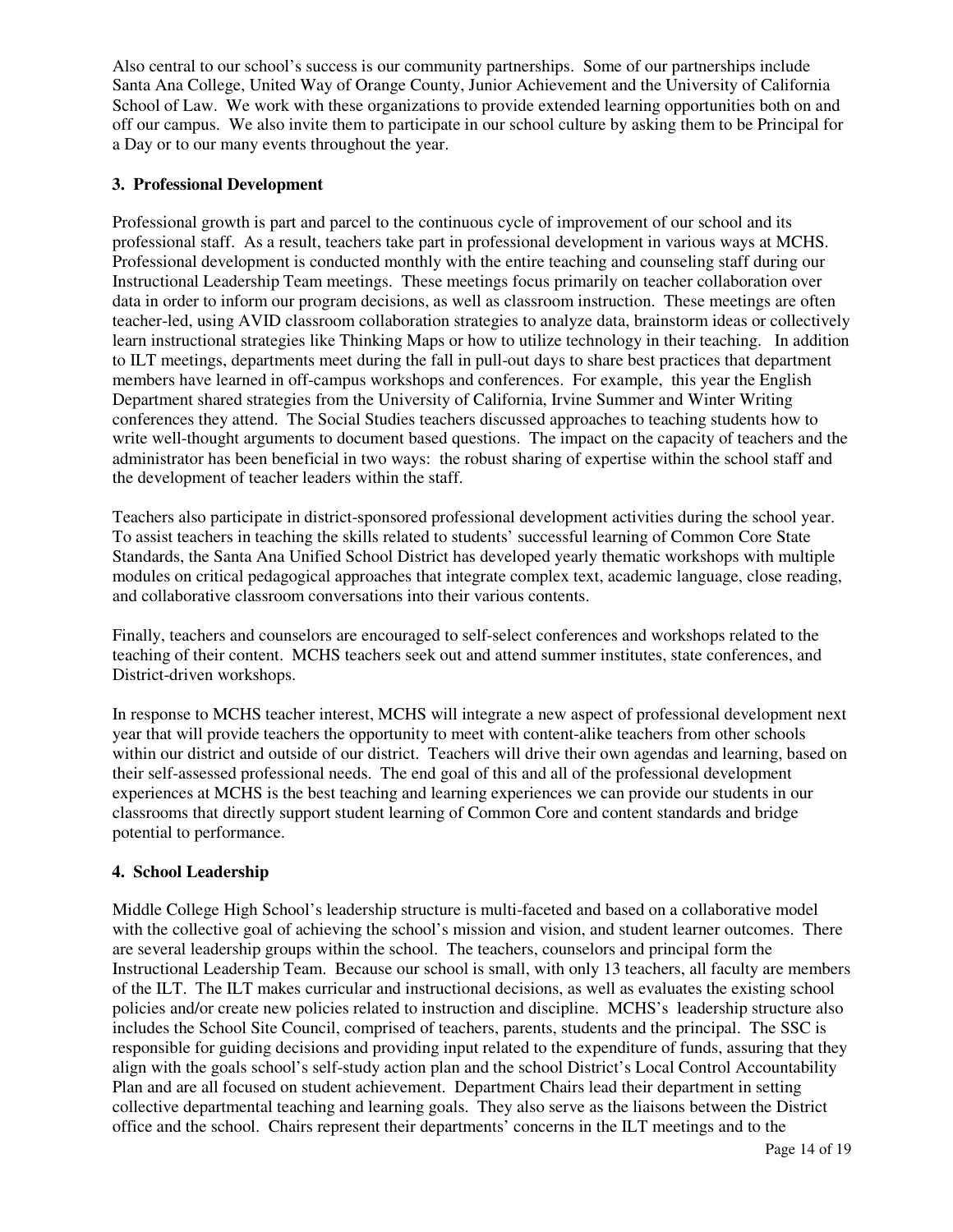Principal of the school. Our Associated Student Body (ASB) students are also key leaders within our school. They make decisions that impact on our school's culture and climate.

Central to all of these leadership structures is the Principal whose leadership approach is based on a collaborative model and open door policy. It is her responsibility to pave a smooth road that leads to student achievement. Her foremost responsibility is to establish clear goals, communicate those goals and keep them constant in MCHS's vision and school wide plan. To ensure the successful fulfillment of our school's mission and goals, she supports teachers in their teaching and students in their learning by providing a safe and clean school. She is also responsible for implementing both district and school policies, building relationships with staff and students, keeping a "pulse" on the climate of the school. Thus, visibility and interaction with students in and out of the classroom is a critical aspect of the principal's leadership role. The principal is the instructional leader of the school. She is a partner in the learning of new pedagogy, alongside MCHS teachers. The principal works to create new community relationships and maintain the existing ones, such as with SAC, itself. She represents the school's interests within the Middle College National Consortium, with the Community College Chancellor's office, with the local university, and SAC management meetings.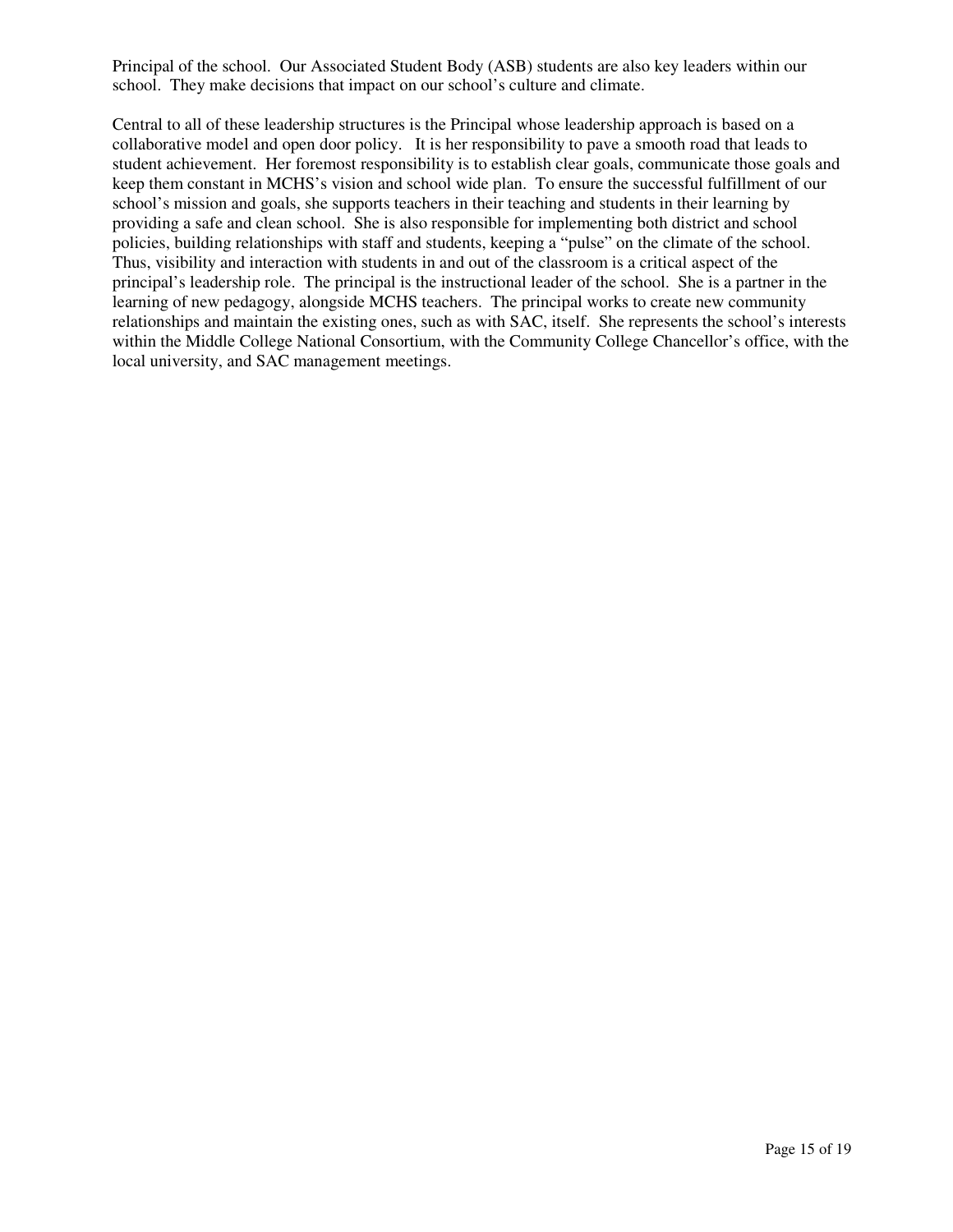| <b>Subject:</b> Math                                 | <b>Test:</b> California High School Exit Exam |
|------------------------------------------------------|-----------------------------------------------|
| <b>All Students Tested/Grade: 10</b>                 | <b>Edition/Publication Year: N/A</b>          |
| <b>Publisher:</b> California Department of Education |                                               |

# **STATE CRITERION--REFERENCED TESTS**

| School Year                      | 2013-2014      | 2012-2013        | 2011-2012        | 2010-2011      | 2009-2010 |
|----------------------------------|----------------|------------------|------------------|----------------|-----------|
| Testing month                    | Mar            | Mar              | Mar              | Mar            | Mar       |
| <b>SCHOOL SCORES*</b>            |                |                  |                  |                |           |
| Proficient and above             | 100            | 100              | 100              | 98             | 94        |
| Advanced                         | 63             | 70               | 62               | 51             | 28        |
| Number of students tested        | 78             | 80               | 74               | 79             | 80        |
| Percent of total students tested | 100            | 100              | 100              | 99             | 100       |
| Number of students tested with   |                |                  |                  |                |           |
| alternative assessment           |                |                  |                  |                |           |
| % of students tested with        | $\overline{0}$ | $\boldsymbol{0}$ | $\boldsymbol{0}$ | $\overline{0}$ | $\theta$  |
| alternative assessment           |                |                  |                  |                |           |
| <b>SUBGROUP SCORES</b>           |                |                  |                  |                |           |
| 1. Free and Reduced-Price        |                |                  |                  |                |           |
| Meals/Socio-Economic/            |                |                  |                  |                |           |
| <b>Disadvantaged Students</b>    |                |                  |                  |                |           |
| Proficient and above             | 100            | 100              | 100              | 97             | 25        |
| Advanced                         | 63             | 66               | 61               | 53             | 94        |
| Number of students tested        | 71             | 68               | 61               | 60             | 64        |
| 2. Students receiving Special    |                |                  |                  |                |           |
| <b>Education</b>                 |                |                  |                  |                |           |
| Proficient and above             |                |                  |                  |                |           |
| Advanced                         |                |                  |                  |                |           |
| Number of students tested        |                |                  |                  |                |           |
| 3. English Language Learner      |                |                  |                  |                |           |
| <b>Students</b>                  |                |                  |                  |                |           |
| Proficient and above             |                |                  |                  |                |           |
| Advanced                         |                |                  |                  |                |           |
| Number of students tested        |                |                  |                  |                |           |
| 4. Hispanic or Latino            |                |                  |                  |                |           |
| <b>Students</b>                  |                |                  |                  |                |           |
| Proficient and above             | 100            | 100              | 100              | 97             | 93        |
| Advanced                         | 62             | 70               | 63               | 50             | 24        |
| Number of students tested        | 77             | 77               | 70               | 70             | 72        |
| 5. African-American              |                |                  |                  |                |           |
| <b>Students</b>                  |                |                  |                  |                |           |
| Proficient and above             |                |                  |                  |                |           |
| Advanced                         |                |                  |                  |                |           |
| Number of students tested        |                |                  |                  |                |           |
| <b>6. Asian Students</b>         |                |                  |                  |                |           |
| Proficient and above             |                |                  |                  |                |           |
| Advanced                         |                |                  |                  |                |           |
| Number of students tested        |                |                  |                  |                |           |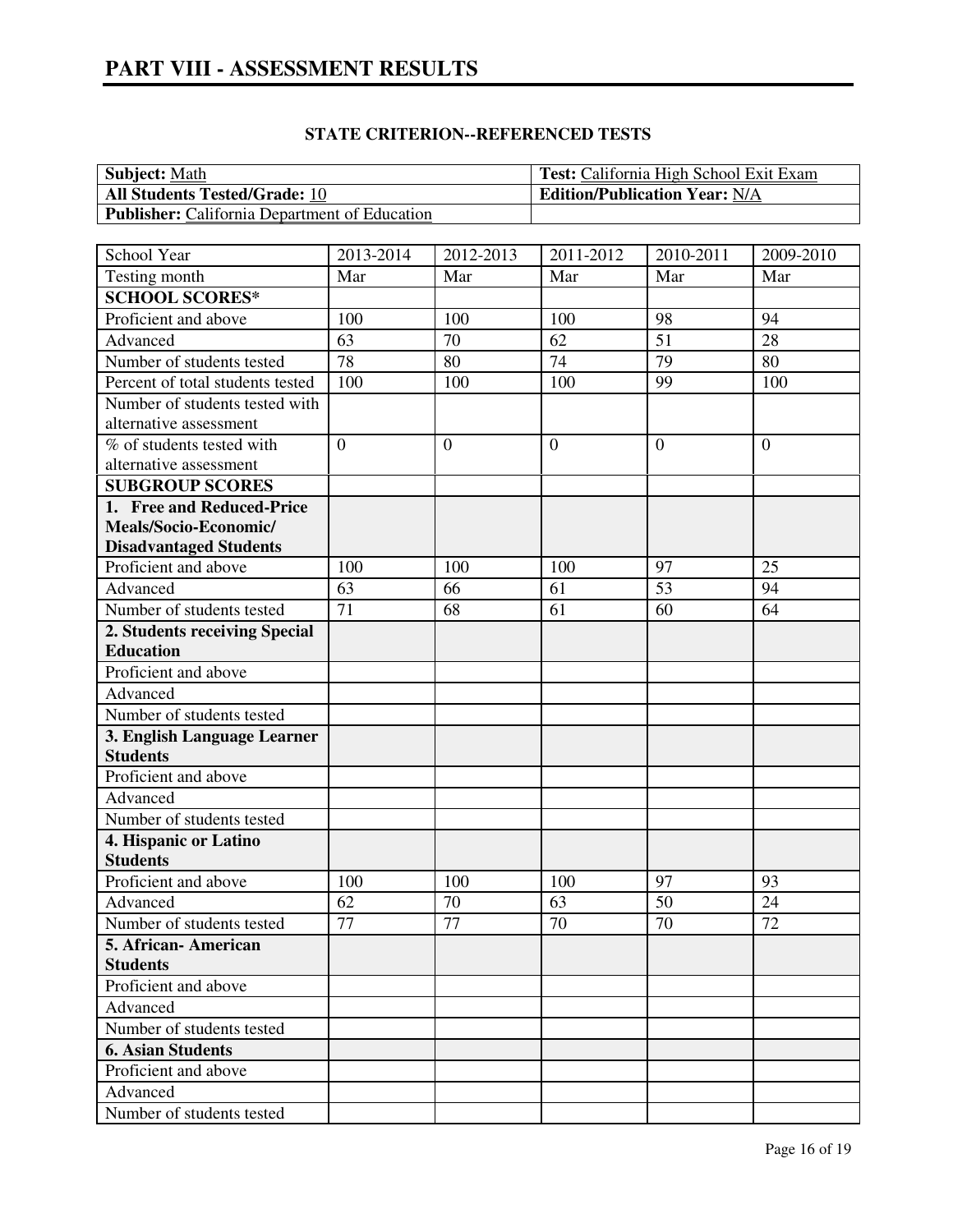| School Year                      | 2013-2014 | 2012-2013 | 2011-2012 | 2010-2011 | 2009-2010 |
|----------------------------------|-----------|-----------|-----------|-----------|-----------|
| 7. American Indian or            |           |           |           |           |           |
| <b>Alaska Native Students</b>    |           |           |           |           |           |
| Proficient and above             |           |           |           |           |           |
| Advanced                         |           |           |           |           |           |
| Number of students tested        |           |           |           |           |           |
| 8. Native Hawaiian or other      |           |           |           |           |           |
| <b>Pacific Islander Students</b> |           |           |           |           |           |
| Proficient and above             |           |           |           |           |           |
| Advanced                         |           |           |           |           |           |
| Number of students tested        |           |           |           |           |           |
| 9. White Students                |           |           |           |           |           |
| Proficient and above             |           |           |           |           |           |
| Advanced                         |           |           |           |           |           |
| Number of students tested        |           |           |           |           |           |
| 10. Two or More Races            |           |           |           |           |           |
| identified Students              |           |           |           |           |           |
| Proficient and above             |           |           |           |           |           |
| Advanced                         |           |           |           |           |           |
| Number of students tested        |           |           |           |           |           |
| 11. Other 1: Other 1             |           |           |           |           |           |
| Proficient and above             |           |           |           |           |           |
| Advanced                         |           |           |           |           |           |
| Number of students tested        |           |           |           |           |           |
| 12. Other 2: Other 2             |           |           |           |           |           |
| Proficient and above             |           |           |           |           |           |
| Advanced                         |           |           |           |           |           |
| Number of students tested        |           |           |           |           |           |
| 13. Other 3: Other 3             |           |           |           |           |           |
| Proficient and above             |           |           |           |           |           |
| Advanced                         |           |           |           |           |           |
| Number of students tested        |           |           |           |           |           |

**NOTES:**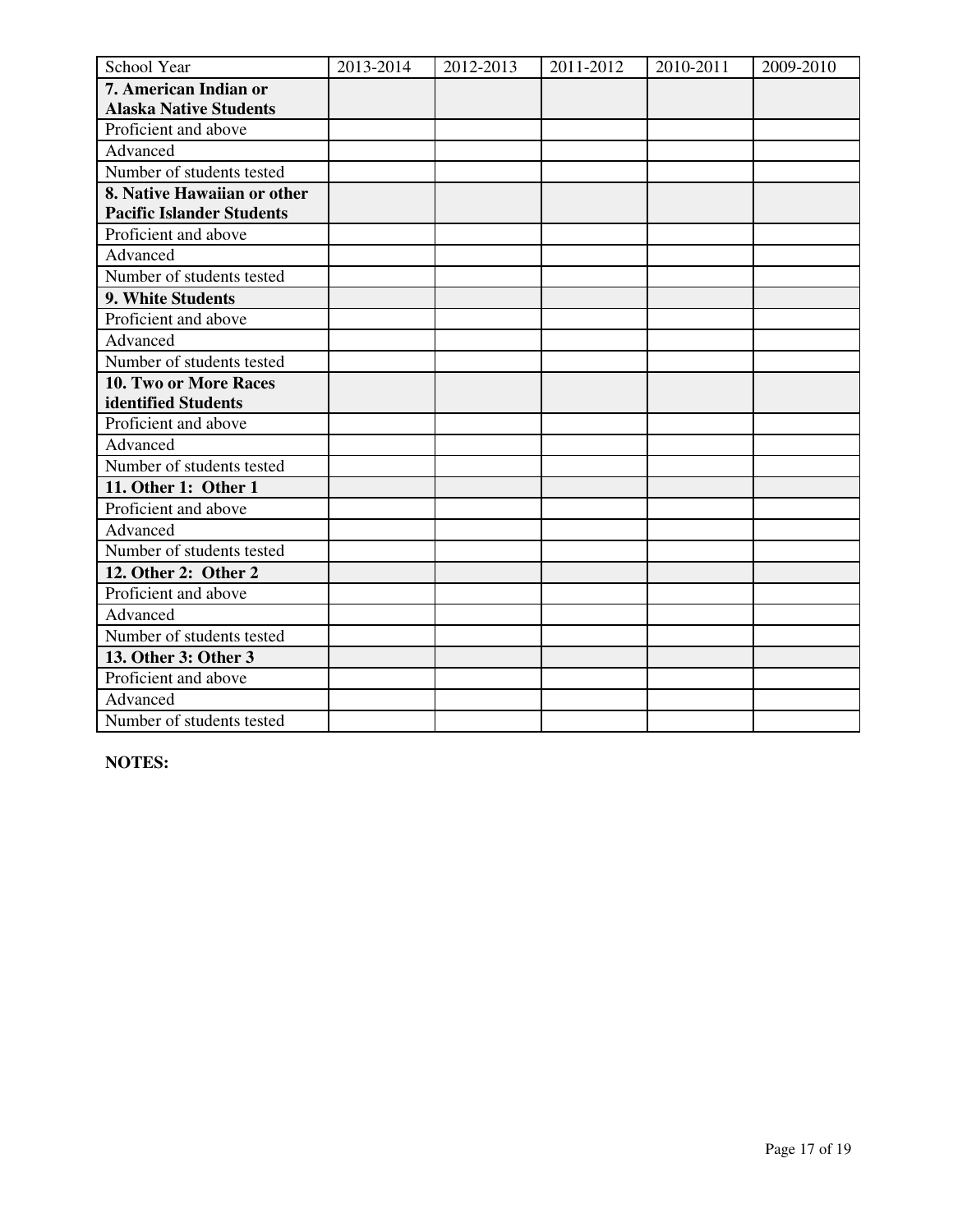# **STATE CRITERION--REFERENCED TESTS**

| <b>Subject:</b> Reading/ELA                          | <b>Test:</b> California High School Exit Exam |
|------------------------------------------------------|-----------------------------------------------|
| <b>All Students Tested/Grade: 10</b>                 | <b>Edition/Publication Year: N/A</b>          |
| <b>Publisher:</b> California Department of Education |                                               |

| School Year                      | 2013-2014      | 2012-2013      | 2011-2012      | 2010-2011      | 2009-2010      |
|----------------------------------|----------------|----------------|----------------|----------------|----------------|
| Testing month                    | Mar            | Mar            | Mar            | Mar            | Mar            |
| <b>SCHOOL SCORES*</b>            |                |                |                |                |                |
| Proficient and above             | 97             | 99             | 95             | 99             | 80             |
| Advanced                         | 74             | 82             | 62             | 66             | 48             |
| Number of students tested        | 78             | 80             | 74             | 79             | 80             |
| Percent of total students tested | 100            | 100            | 100            | 99             | 100            |
| Number of students tested with   |                |                |                |                |                |
| alternative assessment           |                |                |                |                |                |
| % of students tested with        | $\overline{0}$ | $\overline{0}$ | $\overline{0}$ | $\overline{0}$ | $\overline{0}$ |
| alternative assessment           |                |                |                |                |                |
| <b>SUBGROUP SCORES</b>           |                |                |                |                |                |
| 1. Free and Reduced-Price        |                |                |                |                |                |
| Meals/Socio-Economic/            |                |                |                |                |                |
| <b>Disadvantaged Students</b>    |                |                |                |                |                |
| Proficient and above             | 99             | 99             | 93             | 100            | 78             |
| Advanced                         | 75             | 82             | 62             | 65             | 46             |
| Number of students tested        | 71             | 68             | 61             | 60             | 64             |
| 2. Students receiving Special    |                |                |                |                |                |
| <b>Education</b>                 |                |                |                |                |                |
| Proficient and above             |                |                |                |                |                |
| Advanced                         |                |                |                |                |                |
| Number of students tested        |                |                |                |                |                |
| 3. English Language Learner      |                |                |                |                |                |
| <b>Students</b>                  |                |                |                |                |                |
| Proficient and above             |                |                |                |                |                |
| Advanced                         |                |                |                |                |                |
| Number of students tested        |                |                |                |                |                |
| 4. Hispanic or Latino            |                |                |                |                |                |
| <b>Students</b>                  |                |                |                |                |                |
| Proficient and above             | 97             | 99             | 94             | 64             | 78             |
| Advanced                         | 74             | 82             | 60             | 99             | 47             |
| Number of students tested        | 77             | 77             | 70             | 70             | 72             |
| 5. African-American              |                |                |                |                |                |
| <b>Students</b>                  |                |                |                |                |                |
| Proficient and above             |                |                |                |                |                |
| Advanced                         |                |                |                |                |                |
| Number of students tested        |                |                |                |                |                |
| <b>6. Asian Students</b>         |                |                |                |                |                |
| Proficient and above             |                |                |                |                |                |
| Advanced                         |                |                |                |                |                |
| Number of students tested        |                |                |                |                |                |
| 7. American Indian or            |                |                |                |                |                |
| <b>Alaska Native Students</b>    |                |                |                |                |                |
| Proficient and above             |                |                |                |                |                |
| Advanced                         |                |                |                |                |                |